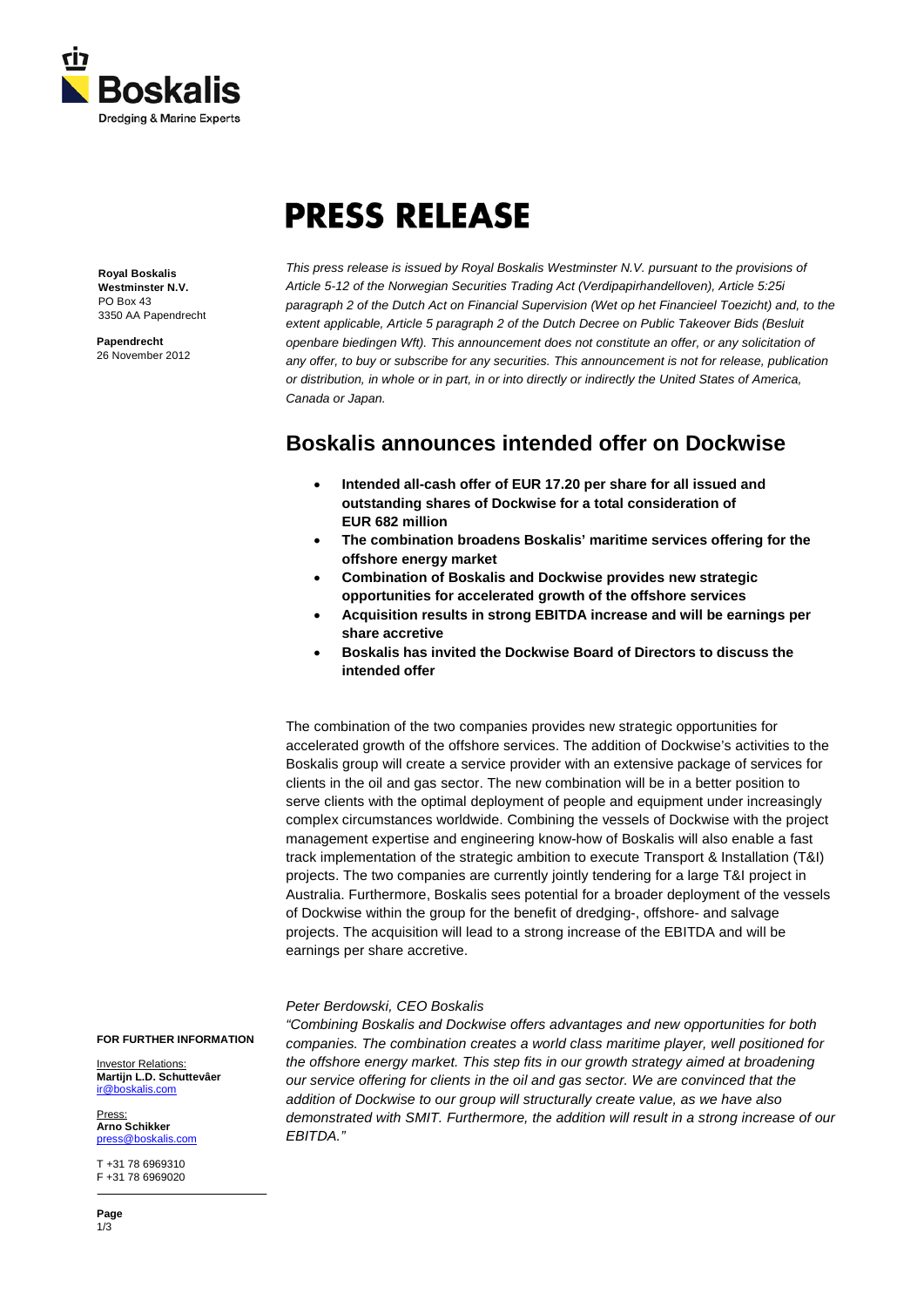

#### **PRESS RELEASE**

**Papendrecht** 26 November 2012 As a result of the complementary nature of the activities, the cultural fit and the development of the markets in which both companies operate, the transaction is expected to result in no or only limited negative consequences for employment. Bringing the activities together will in fact create a stronger company for the future with improved growth prospects, presenting extended career and development opportunities to employees of both companies.

The offer price of EUR 17.20 per share (cum dividend) represents:

- a premium of approximately 61% relative to the closing price of EUR 10.66 per share of Dockwise as per 23 November 2012;
- a premium of approximately 35% relative to the average closing price of an ordinary share of Dockwise during the last 3 months and
- a premium of approximately 30% relative to the average closing price of an ordinary share of Dockwise during the last 12 months.

Based on the offer price of EUR 17.20 per ordinary share in cash (cum dividend), the offer values Dockwise at EUR 682 million with an enterprise value of approximately EUR 1.2 billion.

The main shareholder of Dockwise, HAL Investments B.V., has expressed its support for the transaction and has irrevocably committed to tender its shares in Dockwise under the intended offer. Therefore, 31.7% of the outstanding ordinary shares is already committed to the intended offer.

Boskalis and Dockwise have had initial discussions with respect to the proposed transaction, in which Dockwise expressed a positive attitude towards the strategic rationale of the proposed business combination. Boskalis fully appreciates that the Dockwise Board of Directors will need to evaluate all components of the proposed transaction before taking a definitive position in respect of the intended offer. Boskalis has invited Dockwise to meet at short notice with a view to further discuss the proposed offer in order to come to a transaction that is supported and recommended by the Board of Directors of Dockwise.

The commencement of the offer will be conditional on (i) satisfactory outcome of confirmatory due diligence and (ii) receipt of confirmations in respect of committed financing. Furthermore the offer, when made, will be subject to conditions precedent for transactions of this nature, including an acceptance threshold that warrants adequate consolidation and control, receipt of antitrust and other regulatory clearances, Boskalis shareholder approval and "no material adverse change" (no MAC) having occurred.

The intended offer and the refinancing of existing facilities will be funded through a mix of existing cash resources and new senior debt facilities. As part of the financing, Boskalis also expects to issue up to a maximum of ten percent new equity. Following the acquisition, the financial position of Boskalis will continue to be strong.

The full details of the offer will be included in an offer document which will be made available to all Dockwise shareholders once the Norwegian regulator has given its approval pursuant to Chapter 6 of the Norwegian Securities Act. Boskalis anticipates that a formal offer can be presented to Dockwise's shareholders in the course of the first quarter 2013.